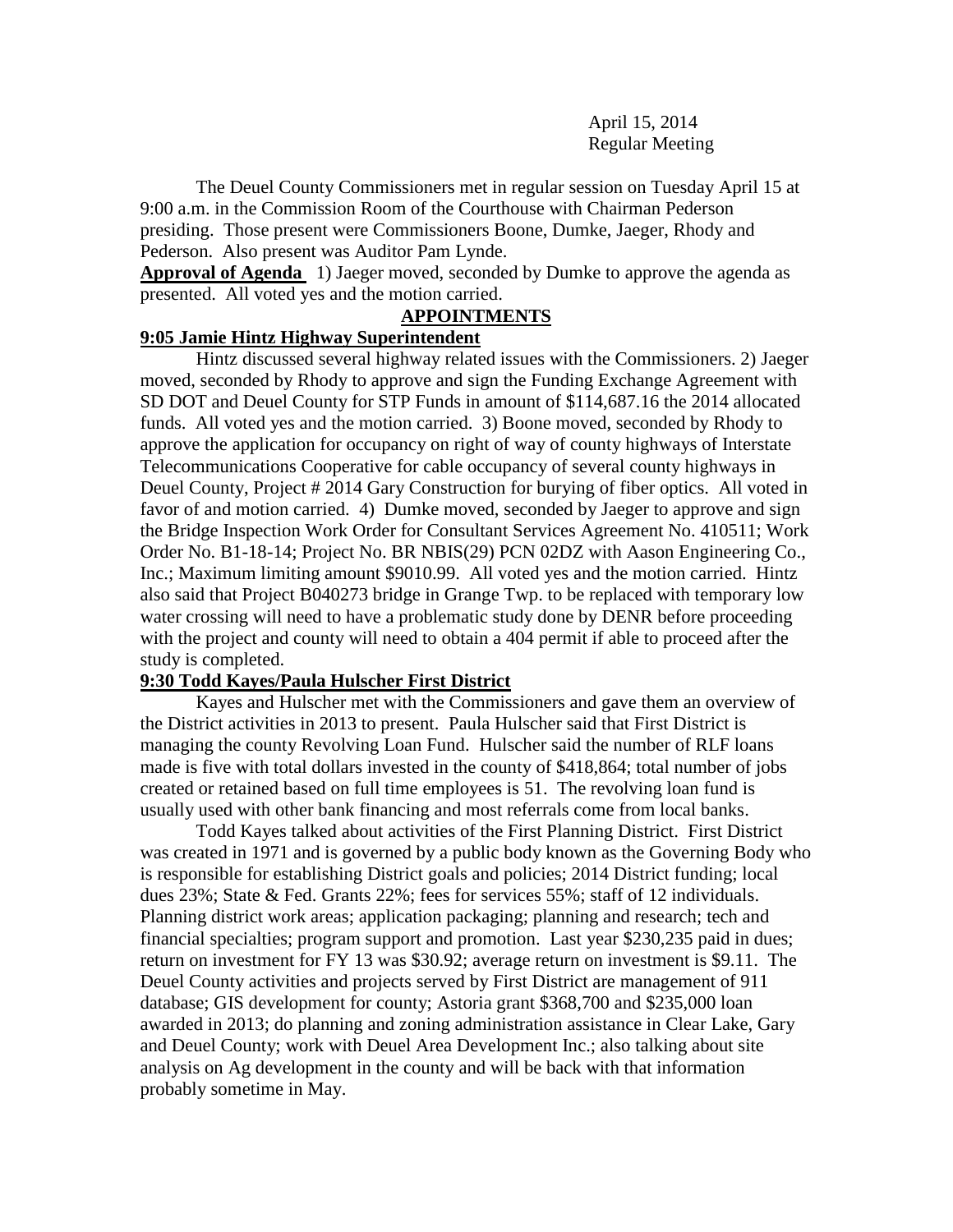## **10:15 Tammy Baer/Allison Nelson-Community Health Quarterly Report**

Health Nurse Tammy Baer met with the Commissioners and gave a quarterly update from the Health Nurse Office. Baer stated that WIC numbers have stayed fairly steady. Baer said she visited with the Deuel 8<sup>th</sup> grade class and talked about healthcare and healthcare career options available. Allison Nelson CFO for Canby/Clear Lake was also in attendance. Nelson presented the preliminary budget for 2014-2015. Allison reported on and gave comparisons on 2014-2015 budgets with the current fiscal year ending June 30 of 2014. The 2014-2015 Health Nurse Contract will be presented for renewal when it is received from the state.

## **10:30 Drainage Board**

5) Jaeger moved, seconded by Boone to adjourn as County Commission and reconvene as the Drainage Board. All voted yes and the motion carried. Kelly Sieh spoke to the Commissioners about a drainage complaint, in section 31 of Havana Twp. Sieh had not given his permission for the project that has an outlet that causes water to drain onto his property in Hamlin County. State's Attorney Knight will look into the complaint and contact landowner that has done the drainage project.

## **11:00 Drainage**

Gordon Ferguson requested an extension on Drainage Permit #D12-43B located in the S1/2 of 18-116-47. He didn't get the work done and didn't change nature or scope of project. 6) Dumke moved, seconded by Rhody to approve the renewal for one year of permit #D12-43B-14 on the above described property. All voted yes and the motion carried.

## **11:15 Drainage**

Ryan Schilling requested an extension on two permits he had already secured but didn't get them finished and wasn't going to add to or change the projects. #D10-20-12 W1/2 29-115-59 and #D12-79 SE1/4E1/2 29-115-49. Both permits were on behalf of Mark Tetzlaff. 7) Jaeger moved, seconded by Rhody to approve request and grant one year extensions on above described permits. (D10-20-12-14 and D12-79-14) to Ryan Schilling/Mark Tetzlaff. All voted yes and the motion carried.

Schilling also made application on behalf of Mark Tetzloff to drain on the S1/2 of NW1/4 5-115-49 with the water flowing northeast and a third flowing south into a natural drainway on north border of field to be drained. He had the wetland determination and the sign off of one adjoining landowner but needed to secure an additional landowner signature. 8) Jaeger moved, seconded by Dumke to table action on above application of Schilling until all landowner sign offs are obtained. All voted yes and the motion carried.

## **11:30 Drainage**

Todd Stroschein on behalf of Alta Strassburg made application for a drainage permit to tile on the SE1/4 31-114-49. He had the wetland determination and had secured the downstream landowner approval. He also called the Corp of Engineers and will need to plow in the tile and said he would be doing that. 9) Boone moved, seconded by Rhody to approve and issue Drainage Permit #D14-02 to Todd Stroschein on the above described property. All voted yes and the motion carried.

10) Rhody moved, seconded by Boone to adjourn as the Drainage Board and reconvene as the County Commission. All voted yes and the motion carried.